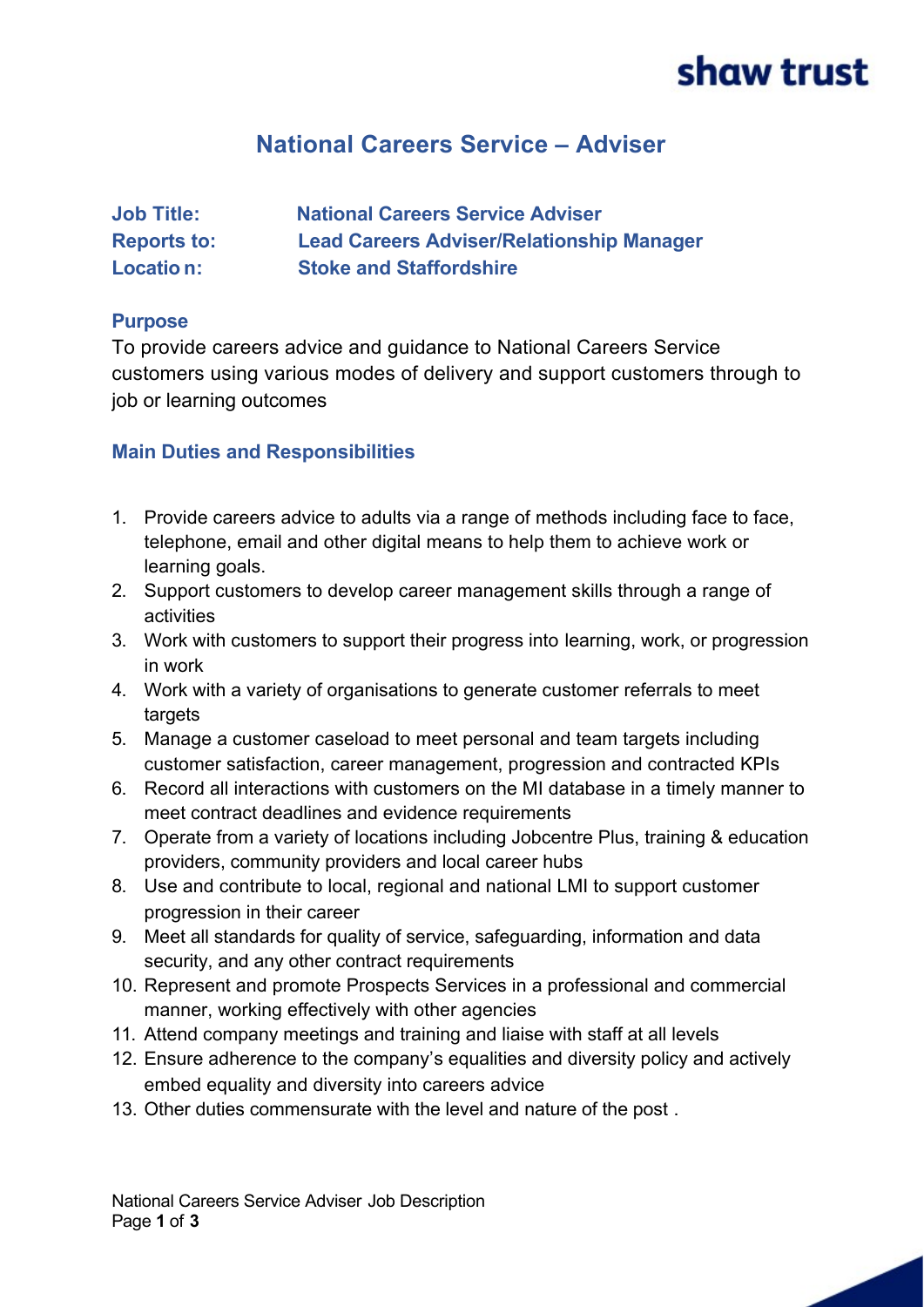# shaw trust

### **Other**

- 1. To undertake any further training as identified in the Shaw Trust review procedures.
- 2. Ensure that safe working practices are followed in respect of COSHH and other Risk Assessment control measures.
- 3. Employees must comply with the provisions of 'The Health and Safety at Work Act 1974' and must take reasonable care for the health and safety of themselves and of other persons who may be affected by their acts of omissions whilst at work. Employees are also required to co-operate with their employer to enable them to perform or comply with any statutory provisions. The Trust's efforts to promote a safe and healthy working environment can only succeed with the full co-operation of its employees.
- 4. To understand, comply with and promote Shaw Trust's safeguarding policy and procedures. It is the responsibility of all employees to make the working environment safe and secure for all. Everyone must adhere to the 5 Rs in relation to possible abuse: Recognition, Response, Reporting, Recording and Referral. The Trust can only ensure its dedication to the protection of vulnerable people with the full cooperation of its employees.
- 5. The Trust has a Diversity and Inclusion Policy, and it is the responsibility of all staff to comply with this. The key responsibilities for staff under this Policy are set out in the Trust Code of Conduct.
- 6. To maintain the confidentiality about clients, staff and other Trust business. The work is of a confidential nature and information gained must not be communicated to other persons except in the recognised course of duty. The post holder must meet the requirements of the Data Protection Act at all times.
- 7. To maintain awareness of risk and to take personal responsibility for ensuring that the Trust is not unnecessarily exposed to risk. To report any issues or concerns relating to risk and the effectiveness of the Trust 's risk management arrangements.
- 8. Be aware of, promote and implement Shaw Trust's Risk, Quality and Information Security Management Systems.
- 9. To report to line manager, or other appropriate person, in the event of awareness of bad practice.
- 10. Recycle and manage energy within your environmentin line with Shaw Trust's Strategic aim to adopt green approaches and become carbon neutral.

This job description is intended to provide a broad outline of the main duties and responsibilities only. The post holder will need to be flexible in developing the role in conjunction with the line manager. The post holder may be asked to carry out any other delegated duty or task that is in line with their post.